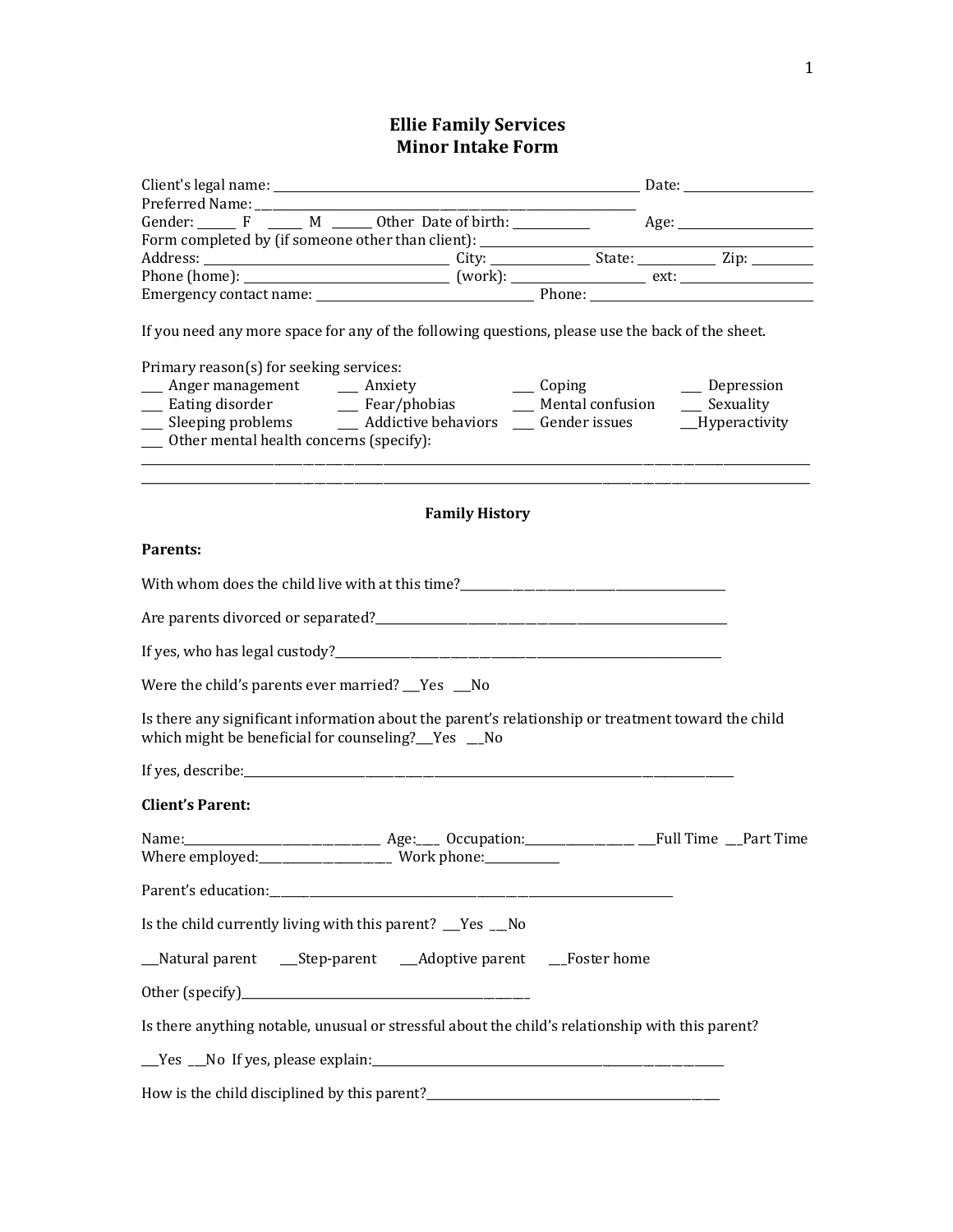For what reasons is the child disciplined by the this parent?\_\_\_\_\_\_\_\_\_\_\_\_\_\_\_\_\_\_\_\_\_\_\_\_\_\_\_\_\_\_\_\_\_\_\_\_\_\_\_\_\_

#### **Client's Parent:**

| Is the child currently living with this parent? The sum No                                                     |  |
|----------------------------------------------------------------------------------------------------------------|--|
| __Natural parent ___Step-parent ___Adoptive parent ___Foster home                                              |  |
|                                                                                                                |  |
| Is there anything notable, unusual or stressful about the child's relationship with this parent?               |  |
| Like Soft and Security Press, please explain: Like Like Like Like Like Like Soft and Dietar and Dietar and Die |  |
|                                                                                                                |  |
| For what reasons is the child disciplined by this parent?________________________                              |  |
| <b>Additional Parent Information:</b>                                                                          |  |

\_\_\_\_\_\_\_\_\_\_\_\_\_\_\_\_\_\_\_\_\_\_\_\_\_\_\_\_\_\_\_\_\_\_\_\_\_\_\_\_\_\_\_\_\_\_\_\_\_\_\_\_\_\_\_\_\_\_\_\_\_\_\_\_\_\_\_\_\_\_\_\_\_\_\_\_\_\_\_\_\_\_\_\_\_\_\_\_\_\_\_\_\_\_\_\_\_\_\_\_\_\_\_\_\_\_\_\_\_\_\_\_\_\_\_\_

# Client's Siblings and Others Who Live in the Household:

|                            |  | <u>Names of Siblings Age Gender Live Quality of relationship with client</u>  |
|----------------------------|--|-------------------------------------------------------------------------------|
|                            |  | ____________ _____________F ___M ____home ___away ____poor ___average ___good |
|                            |  |                                                                               |
|                            |  | _________ ___ __F __M ___home __away ___poor __average __good                 |
|                            |  |                                                                               |
| Others living in household |  | Relationship (e.g.-cousin, foster child)                                      |
|                            |  |                                                                               |
|                            |  |                                                                               |
|                            |  |                                                                               |
|                            |  |                                                                               |
| Comments:                  |  |                                                                               |
|                            |  |                                                                               |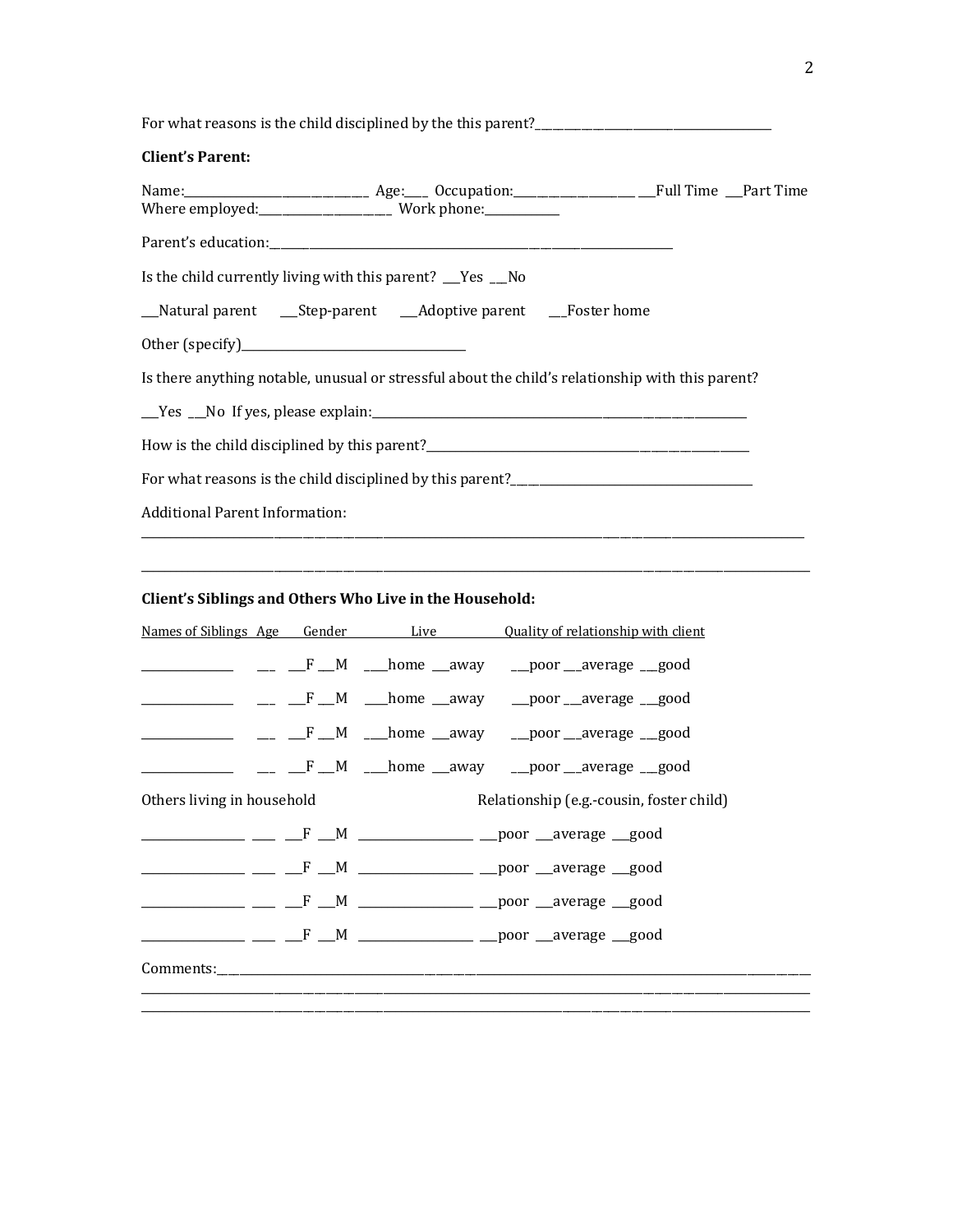### **Family Health History**

Have any of the following illnesses occurred among the child's blood relatives? (parents, siblings, aunts, uncles, or grandparents)

| __Allergies                 | <b>Deafness</b>  | __Muscular Dystrophy                            |
|-----------------------------|------------------|-------------------------------------------------|
| Anemia                      | <b>Diabetes</b>  | <b>Nervousness</b>                              |
| Asthma                      |                  | _Glandular problems __Perceptual motor disorder |
| __Bleeding tendency         | Heart disease    | Mental Retardation                              |
| Cancer                      | __Kidney disease | __Spinal Bifida                                 |
| Cerebral Palsy              | Mental illness   | Suicide                                         |
| _Cleft palate               | __Migraines      | __Other (specify)______________                 |
| Comments re: Family Health: |                  |                                                 |

\_\_\_\_\_\_\_\_\_\_\_\_\_\_\_\_\_\_\_\_\_\_\_\_\_\_\_\_\_\_\_\_\_\_\_\_\_\_\_\_\_\_\_\_\_\_\_\_\_\_\_\_\_\_\_\_\_\_\_\_\_\_\_\_\_\_\_\_\_\_\_\_\_\_\_\_\_\_\_\_\_\_\_\_\_\_\_\_\_\_\_\_\_\_\_\_\_\_\_\_\_\_\_\_\_\_\_

### **Childhood/Adolescent History**

### **Pregnancy/Birth**

| Has the child's mother had any occurrences of miscarriages or stillbirths? __Yes __No                                                                        |
|--------------------------------------------------------------------------------------------------------------------------------------------------------------|
|                                                                                                                                                              |
| Was the pregnancy with child planned? The Second Length of pregnancy: Concentrial Length of pregnancy:                                                       |
| Mother's age at child's birth: Parent's age at child's birth: Parent: age at child's birth:                                                                  |
| Child number __ of __total children.                                                                                                                         |
| How many pounds did the mother gain during pregnancy? _____                                                                                                  |
| While pregnant did the mother smoke? __Yes __No lf yes, what amount? ___________                                                                             |
|                                                                                                                                                              |
| While pregnant did the mother have any medical or emotional difficulties? (e.g.-surgery,<br>hypertension, medication etc.) Tes No If yes, describe: No manu- |
| Length of labor: ______ Induced? _Yes _No Caesarean? _Yes _No                                                                                                |
| Baby's birth weight: ________ Baby's birth length: ___________                                                                                               |
|                                                                                                                                                              |
| Describe any complications with the mother or baby after birth:                                                                                              |
|                                                                                                                                                              |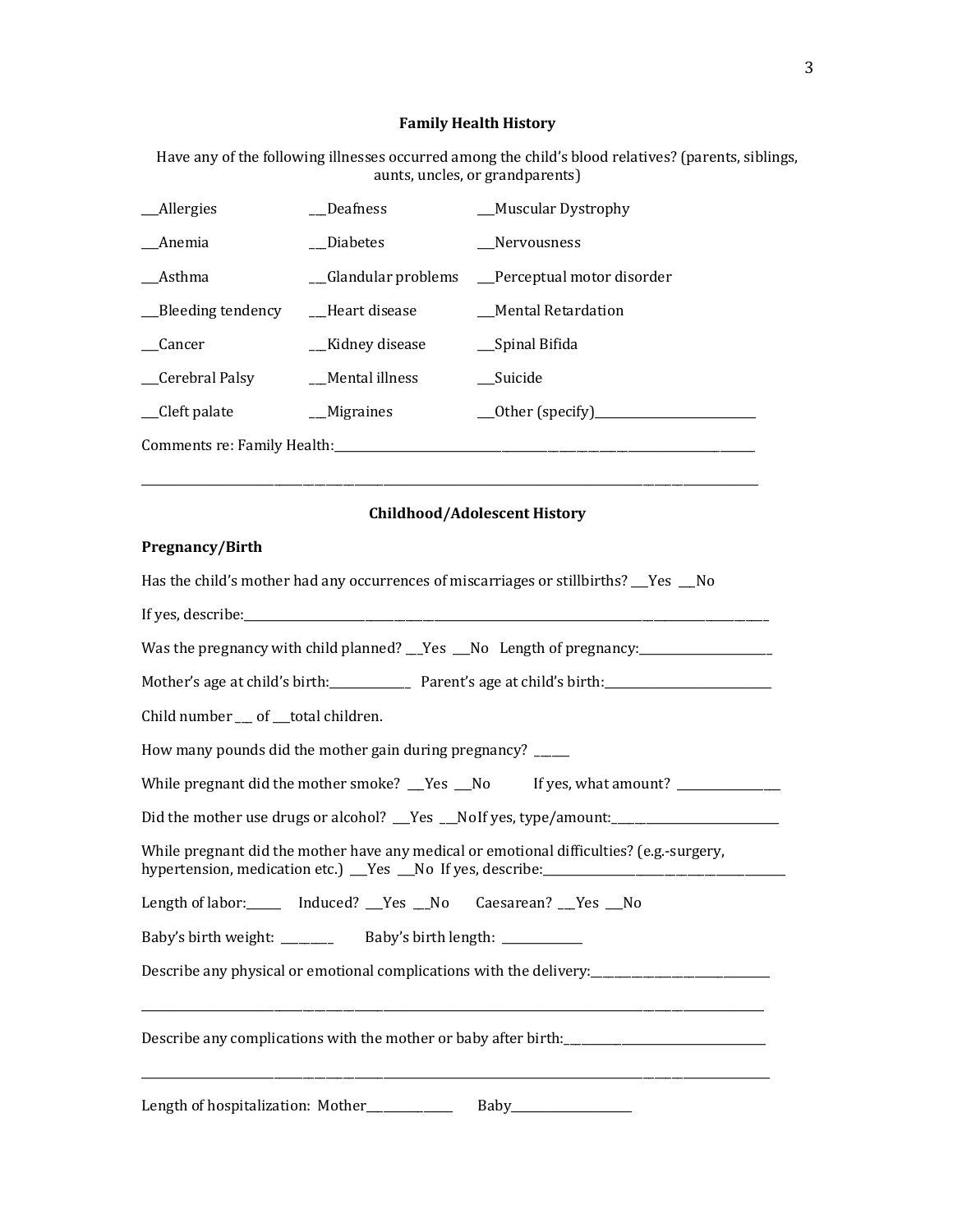# **Infancy/Toddlerhood** Check all that apply:

| _Breast fed _____Milk allergies ______Vomiting ______Diarrhea                                                 |  |  |  |  |  |  |
|---------------------------------------------------------------------------------------------------------------|--|--|--|--|--|--|
| __Bottle fed ____Rashes ____________Colic ________Constipation                                                |  |  |  |  |  |  |
| __Not cuddly ___Cried often __________Rarely cried ____Overactive                                             |  |  |  |  |  |  |
| _Resisted solid food ___Trouble sleeping ___Irritable when awakened __Lethargic                               |  |  |  |  |  |  |
| Developmental History Please note the age at which the following behaviors took place:                        |  |  |  |  |  |  |
| Sat alone:__________________<br>Dressed self:_______________                                                  |  |  |  |  |  |  |
| Took $1^{st}$ steps: $\_\_\_\_\_\_\_\_\_\_\_\_\_\_\_\_\_\_$<br>Tied shoelaces: _____________                  |  |  |  |  |  |  |
| Spoke words:_______________<br>Rode two-wheeled bike:                                                         |  |  |  |  |  |  |
| Weaned:_________________<br>Dry during day:_______________                                                    |  |  |  |  |  |  |
| Fed self:____________________<br>Dry during night:______________                                              |  |  |  |  |  |  |
| Compared with others in the family, child's development was: __slow __average __fast                          |  |  |  |  |  |  |
| Age for following developments (fill in where applicable):                                                    |  |  |  |  |  |  |
| Began puberty:_________________<br>Menstruation:_________________                                             |  |  |  |  |  |  |
| Voice change:_____________________<br>Convulsions:__________________                                          |  |  |  |  |  |  |
| Breast development: _________________ Injuries or hospitalization: __________                                 |  |  |  |  |  |  |
| Issues that affected child's development (e.g. physical/sexual abuse, inadequate nutrition, neglect,<br>etc.) |  |  |  |  |  |  |
|                                                                                                               |  |  |  |  |  |  |

# **Cultural/Ethnic**

\_\_\_\_\_\_\_\_\_\_\_\_\_\_\_\_\_\_\_\_\_\_\_\_\_\_\_\_\_\_\_\_\_\_\_\_\_\_\_\_\_\_\_\_\_\_\_\_\_\_\_\_\_\_\_\_\_\_\_\_\_\_\_\_\_\_\_\_\_\_\_\_\_\_\_\_\_\_\_\_\_\_\_\_\_\_\_\_\_\_\_\_\_\_\_\_\_\_\_\_\_\_\_\_\_\_\_\_\_\_\_\_\_\_\_\_

| To which cultural or ethnic group, if any do you belong? _______________________<br>Are you experiencing any problems related to cultural or ethnic issues? The State<br>If yes, describe: |
|--------------------------------------------------------------------------------------------------------------------------------------------------------------------------------------------|
|                                                                                                                                                                                            |
| Spiritual/Religious                                                                                                                                                                        |
| How important to you are spiritual matters? __Not __Little __Moderate __Much<br>Are you affiliated with a spiritual or religious group? ___Yes __No                                        |
| Were you raised within a spiritual or religious group? __Yes __No                                                                                                                          |
| Would you like your spiritual/religious beliefs incorporated into the counseling? __Yes __No                                                                                               |

If yes, describe:\_\_\_\_\_\_\_\_\_\_\_\_\_\_\_\_\_\_\_\_\_\_\_\_\_\_\_\_\_\_\_\_\_\_\_\_\_\_\_\_\_\_\_\_\_\_\_\_\_\_\_\_\_\_\_\_\_\_\_\_\_\_\_\_\_\_\_\_\_\_\_\_\_\_\_\_\_\_\_\_\_\_\_\_\_\_\_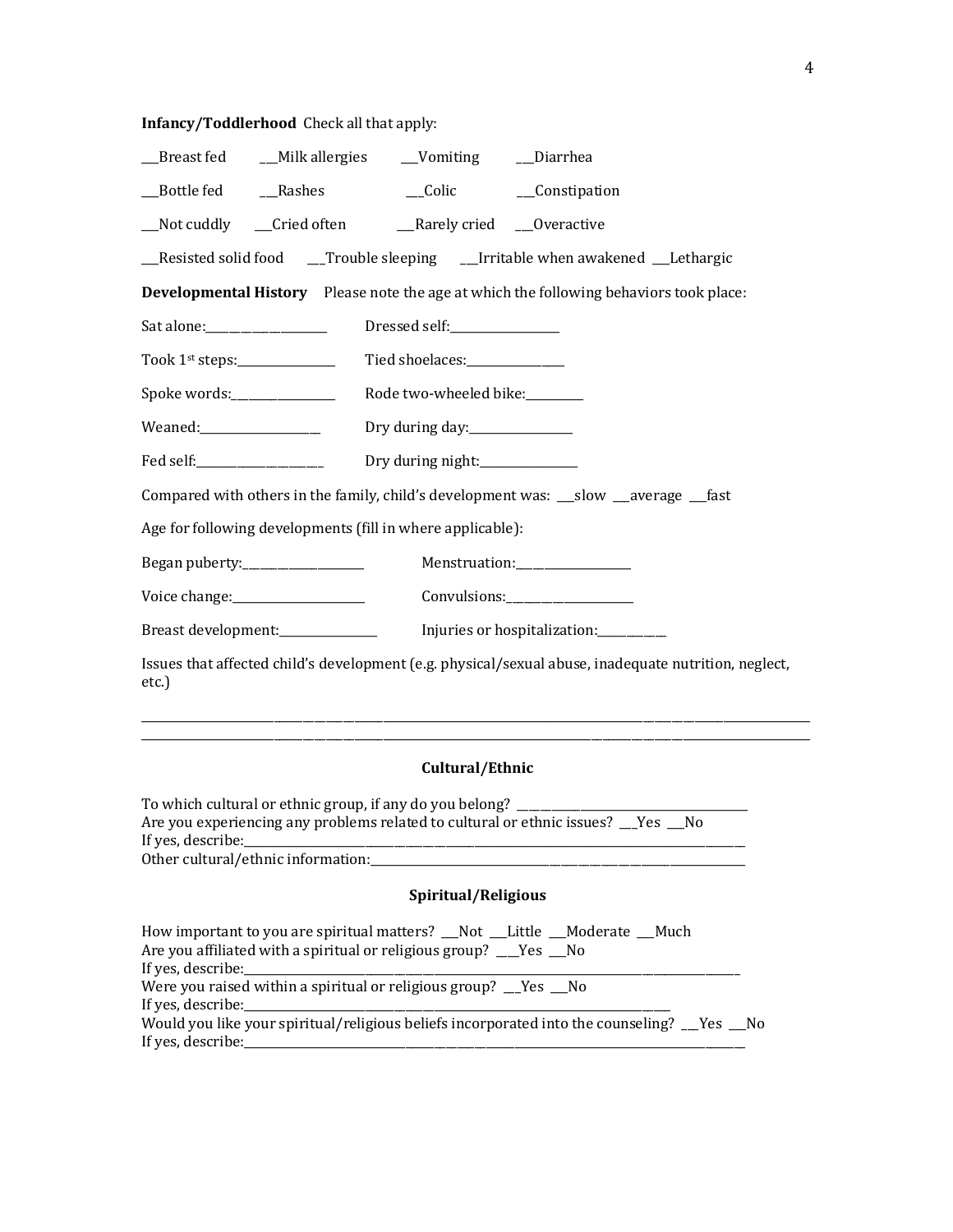### **Education**

|                                                                      |                                                                                  |                | Type of school: __Public __Private __Home schooled ___0ther (specify):___________                                                                                                                                             |  |  |  |  |
|----------------------------------------------------------------------|----------------------------------------------------------------------------------|----------------|-------------------------------------------------------------------------------------------------------------------------------------------------------------------------------------------------------------------------------|--|--|--|--|
| Grade: ______                                                        |                                                                                  |                |                                                                                                                                                                                                                               |  |  |  |  |
|                                                                      | In special education: __Yes __No If yes, describe: _____________________________ |                |                                                                                                                                                                                                                               |  |  |  |  |
|                                                                      |                                                                                  |                | In gifted program: Yes No If yes, describe: 15 yes and 15 yes also reduced by the summan was the summan of the summan was described by the summan was also reduced by the summan was defined by the summan was defined by the |  |  |  |  |
|                                                                      |                                                                                  |                | Has child ever been held back in school? __Yes __No If yes, describe: ___________                                                                                                                                             |  |  |  |  |
|                                                                      |                                                                                  |                |                                                                                                                                                                                                                               |  |  |  |  |
|                                                                      |                                                                                  |                |                                                                                                                                                                                                                               |  |  |  |  |
|                                                                      |                                                                                  |                |                                                                                                                                                                                                                               |  |  |  |  |
| Have there been any recent changes in the child's grades? __Yes __No |                                                                                  |                |                                                                                                                                                                                                                               |  |  |  |  |
|                                                                      |                                                                                  |                |                                                                                                                                                                                                                               |  |  |  |  |
| Has your child been tested psychologically? __Yes __No               |                                                                                  |                |                                                                                                                                                                                                                               |  |  |  |  |
|                                                                      |                                                                                  |                |                                                                                                                                                                                                                               |  |  |  |  |
| Check the descriptions which specifically relate to your child.      |                                                                                  |                |                                                                                                                                                                                                                               |  |  |  |  |
| <b>Feelings about school:</b>                                        |                                                                                  |                |                                                                                                                                                                                                                               |  |  |  |  |
| __Anxious                                                            | __Passive                                                                        | __Enthusiastic | _Fearful                                                                                                                                                                                                                      |  |  |  |  |
| __Eager _______No expression                                         |                                                                                  | $\_\_$ Bored   | __Rebelious                                                                                                                                                                                                                   |  |  |  |  |
|                                                                      |                                                                                  |                |                                                                                                                                                                                                                               |  |  |  |  |
| Approach to school work:                                             |                                                                                  |                |                                                                                                                                                                                                                               |  |  |  |  |
| __Organized                                                          | __Industrious                                                                    | _Responsible   | __Interested                                                                                                                                                                                                                  |  |  |  |  |
| __Self-directed                                                      | _No initiative                                                                   | __Refuses      | __Does only what is expected                                                                                                                                                                                                  |  |  |  |  |
| $\_\_$ Sloppy                                                        |                                                                                  |                | __Disorganized __________Cooperative _________Doesn't complete assignments                                                                                                                                                    |  |  |  |  |
|                                                                      |                                                                                  |                |                                                                                                                                                                                                                               |  |  |  |  |
| Performance in school (Parent's opinion):                            |                                                                                  |                |                                                                                                                                                                                                                               |  |  |  |  |
| __Satisfactory<br>_Underachiever<br>Overachiever                     |                                                                                  |                |                                                                                                                                                                                                                               |  |  |  |  |
|                                                                      |                                                                                  |                |                                                                                                                                                                                                                               |  |  |  |  |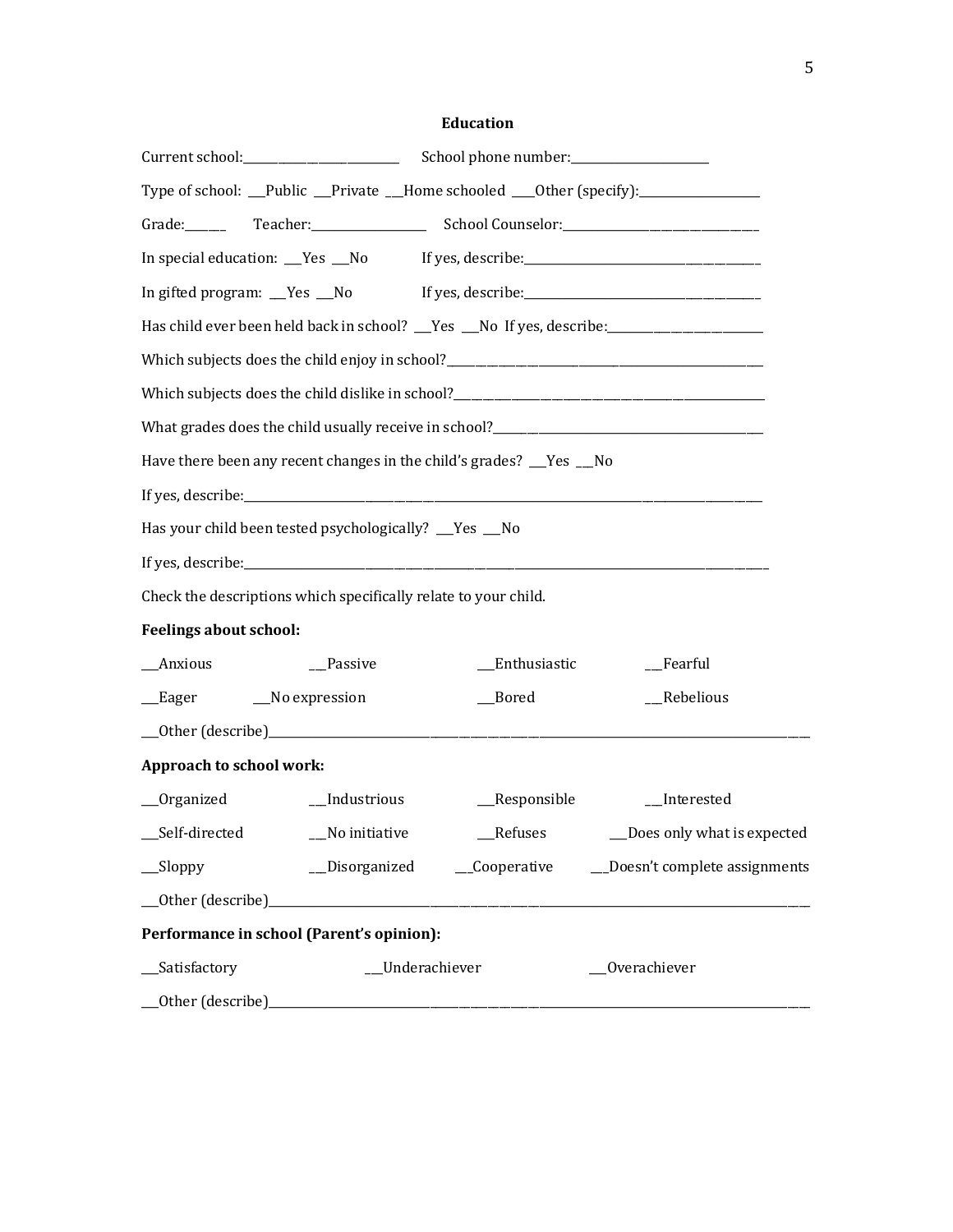# **Child's Peer Relationships:**

| __Spontaneous                                                                                  | __Follower     | __Leader             | _Difficulty making friends                                                                                                                                                                                       |
|------------------------------------------------------------------------------------------------|----------------|----------------------|------------------------------------------------------------------------------------------------------------------------------------------------------------------------------------------------------------------|
| __Makes friends easily __Long-time friends ____Shares easily                                   |                |                      |                                                                                                                                                                                                                  |
|                                                                                                |                |                      |                                                                                                                                                                                                                  |
| Who handles responsibility for your child in the following areas?                              |                |                      |                                                                                                                                                                                                                  |
| School:                                                                                        |                |                      | _Mother __Father __Shared __Other(specify):______________                                                                                                                                                        |
| Health:                                                                                        |                |                      | __Mother __Father __Shared __Other(specify):______________                                                                                                                                                       |
| Problem behavior:                                                                              |                |                      | __Mother __Father __Shared __Other(specify):_________________                                                                                                                                                    |
| If the child is involved in a vocational program or works a job, please fill in the following: |                |                      |                                                                                                                                                                                                                  |
| What is the child's attitude toward work? _Poor __Average __Good __Excellent                   |                |                      |                                                                                                                                                                                                                  |
|                                                                                                |                |                      |                                                                                                                                                                                                                  |
|                                                                                                |                |                      | How have the child's grades in school been affected since working? __Lower __Same __Higher                                                                                                                       |
|                                                                                                |                |                      |                                                                                                                                                                                                                  |
|                                                                                                |                |                      |                                                                                                                                                                                                                  |
|                                                                                                |                | Leisure/Recreational |                                                                                                                                                                                                                  |
| activities, scouts, etc)                                                                       |                |                      | Describe special areas of interest or hobbies (e.g., art, books, crafts, physical fitness, sports, outdoor<br>activities, church activities, walking, exercising, diet/health, hunting, fishing, bowling, school |
| Activity                                                                                       | How often now? |                      | How often in the past?                                                                                                                                                                                           |
|                                                                                                |                |                      |                                                                                                                                                                                                                  |
|                                                                                                |                |                      |                                                                                                                                                                                                                  |
|                                                                                                |                |                      |                                                                                                                                                                                                                  |

\_\_\_\_\_\_\_\_\_\_\_\_\_\_\_\_\_\_\_\_\_\_\_\_\_\_\_\_\_\_ \_\_\_\_\_\_\_\_\_\_\_\_\_\_\_\_\_\_\_\_\_\_\_\_\_\_ \_\_\_\_\_\_\_\_\_\_\_\_\_\_\_\_\_\_\_\_\_\_\_\_\_\_\_\_\_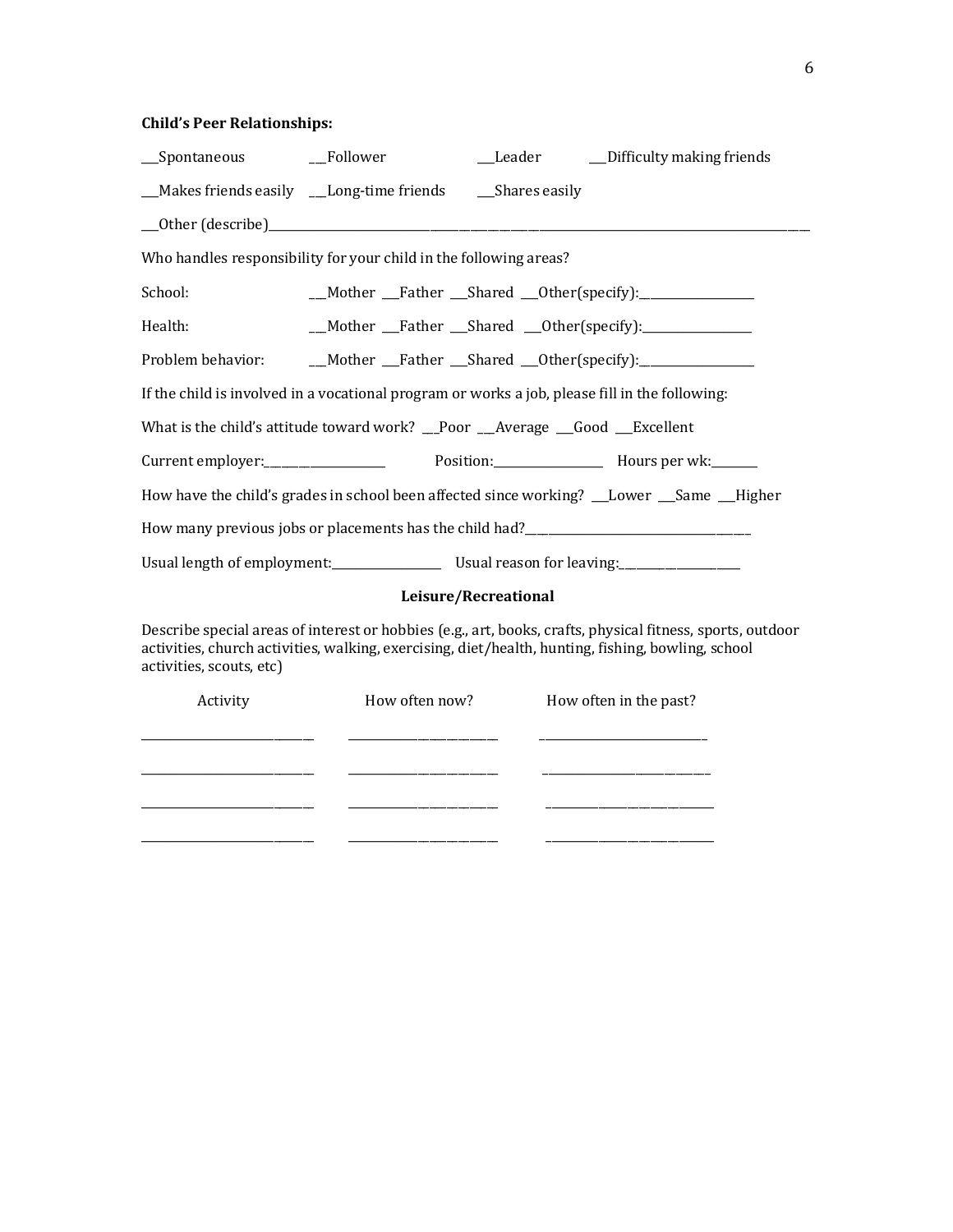# **Medical/Physical Health**

| __Abortion                        | Asthma                                               | _Blackouts                  | _Bronchitis          |
|-----------------------------------|------------------------------------------------------|-----------------------------|----------------------|
| _Cerebral Palsy                   | _Chicken Pox                                         | _Congenital problems _Croup |                      |
| _Diabetes                         | _Diphtheria                                          | _Dizziness                  | $\_E$ ar aches       |
| _Eczema                           | _Encephalitis                                        | $_F$ Fevers                 | _Fevers              |
| _Hayfever                         | Heart trouble                                        | _Hepatitis                  | <b>Hives</b>         |
| Influenza                         | _Lead poisoning                                      | __Measles                   | _Meningitis          |
| Miscarriages                      | _Multiple Sclerosis                                  | $M$ umps                    | _Muscular Dystrophy  |
| _Nose Bleeds                      | __Other skin rashes                                  | _Paralysis                  | _Pleurisy            |
| _Pneumonia                        | _Polio                                               | $P$ regnancy                | _Rheumatic fever     |
| Scarlet Fever                     | _Seizures                                            | __Severe Colds              | __Severe head injury |
| __Sexually transmitted infections |                                                      | _Thyroid disorders          | __Vision problems    |
| __Wearing glasses                 |                                                      |                             |                      |
|                                   |                                                      |                             |                      |
|                                   |                                                      |                             |                      |
|                                   |                                                      |                             |                      |
|                                   |                                                      |                             |                      |
| <b>Nutrition:</b>                 |                                                      |                             |                      |
| Meal                              | How often<br>Typical foods eaten                     |                             | Typical amount eaten |
|                                   | (times per week)                                     |                             |                      |
| <b>Breakfast</b>                  | ___/week ___________________ __No __Low __Med __High |                             |                      |
| Lunch                             | __/week_                                             |                             |                      |
| Dinner                            | __/week                                              |                             |                      |
| Snacks                            | $/we$ k                                              | Mo Low Med High             |                      |
| Comments:                         |                                                      |                             |                      |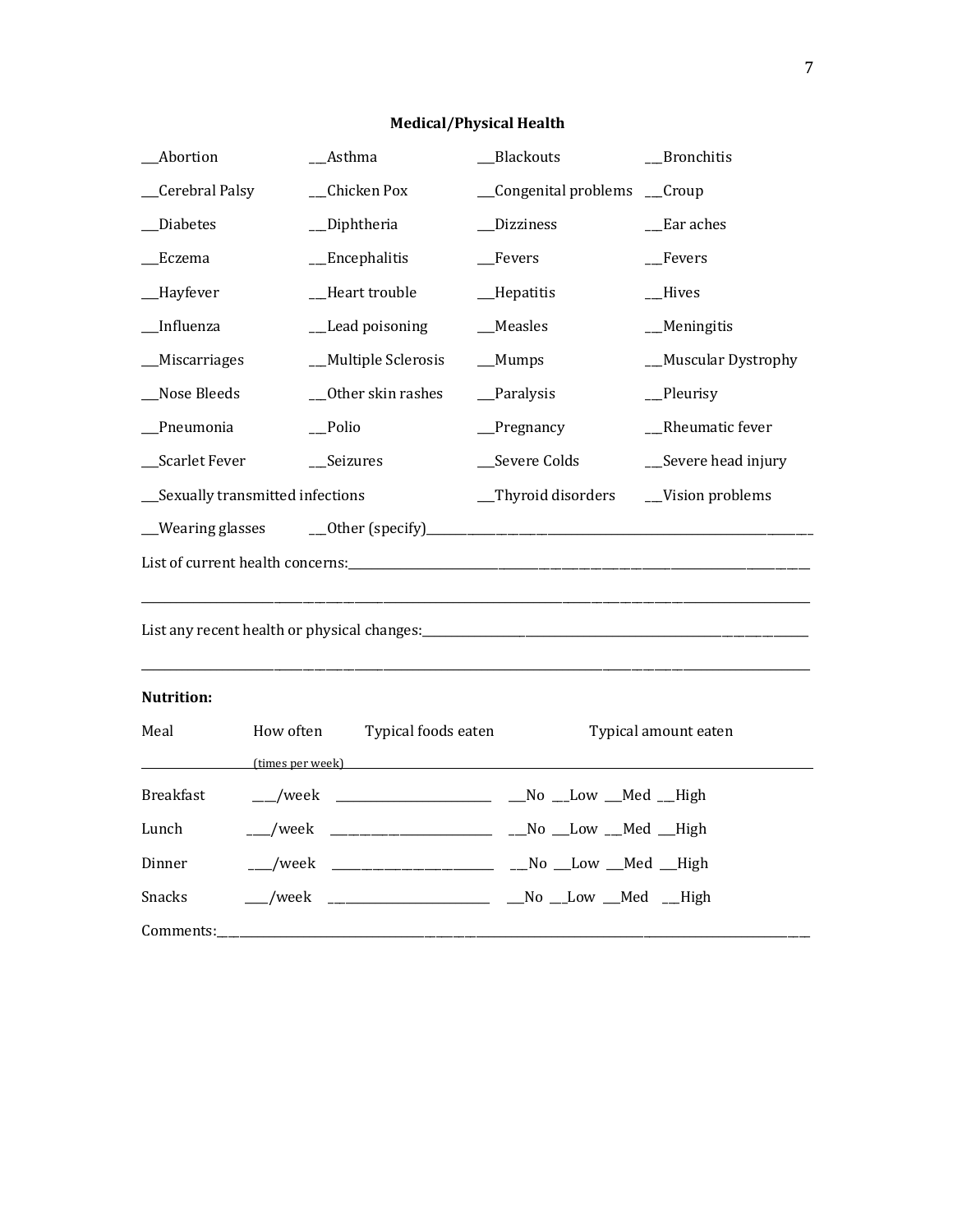#### **Most recent examinations:**

| Type of exam                                                                     |                         | Date of most recent |                             | Results                                   |              |
|----------------------------------------------------------------------------------|-------------------------|---------------------|-----------------------------|-------------------------------------------|--------------|
| Physical exam                                                                    |                         |                     |                             |                                           |              |
| Dental exam                                                                      |                         |                     |                             |                                           |              |
| Vision exam                                                                      |                         |                     |                             |                                           |              |
| Hearing exam                                                                     |                         |                     |                             |                                           |              |
| Current prescribed medications Doses                                             |                         |                     | Dates                       | Purpose                                   | Side effects |
|                                                                                  |                         |                     |                             |                                           |              |
|                                                                                  |                         |                     |                             |                                           |              |
|                                                                                  |                         |                     |                             |                                           |              |
|                                                                                  |                         |                     |                             |                                           |              |
| Current over-the counter meds Doses                                              |                         |                     | Dates                       | Purpose                                   | Side effects |
|                                                                                  |                         |                     |                             |                                           |              |
|                                                                                  |                         |                     |                             |                                           |              |
|                                                                                  |                         |                     |                             |                                           |              |
| Immunization record (check immunizations the child/adolescent has received):     |                         |                     |                             |                                           |              |
| <b>DPT</b>                                                                       | Polio                   |                     |                             |                                           |              |
| 2 months                                                                         |                         |                     |                             | 15 months __MMR (measles, mumps, Rubella) |              |
| 4 months                                                                         | 24 months<br>HBPV (Hib) |                     |                             |                                           |              |
| 6 months                                                                         | Prior to school __HepB  |                     |                             |                                           |              |
| 18 months<br>$\overline{\phantom{a}}$                                            |                         |                     |                             |                                           |              |
| 4-5 years                                                                        |                         |                     |                             |                                           |              |
|                                                                                  |                         |                     | <b>Chemical Use/History</b> |                                           |              |
| Does the child/adolescent use or have a problem with alcohol or drugs? __Yes _No |                         |                     |                             |                                           |              |
|                                                                                  |                         |                     |                             |                                           |              |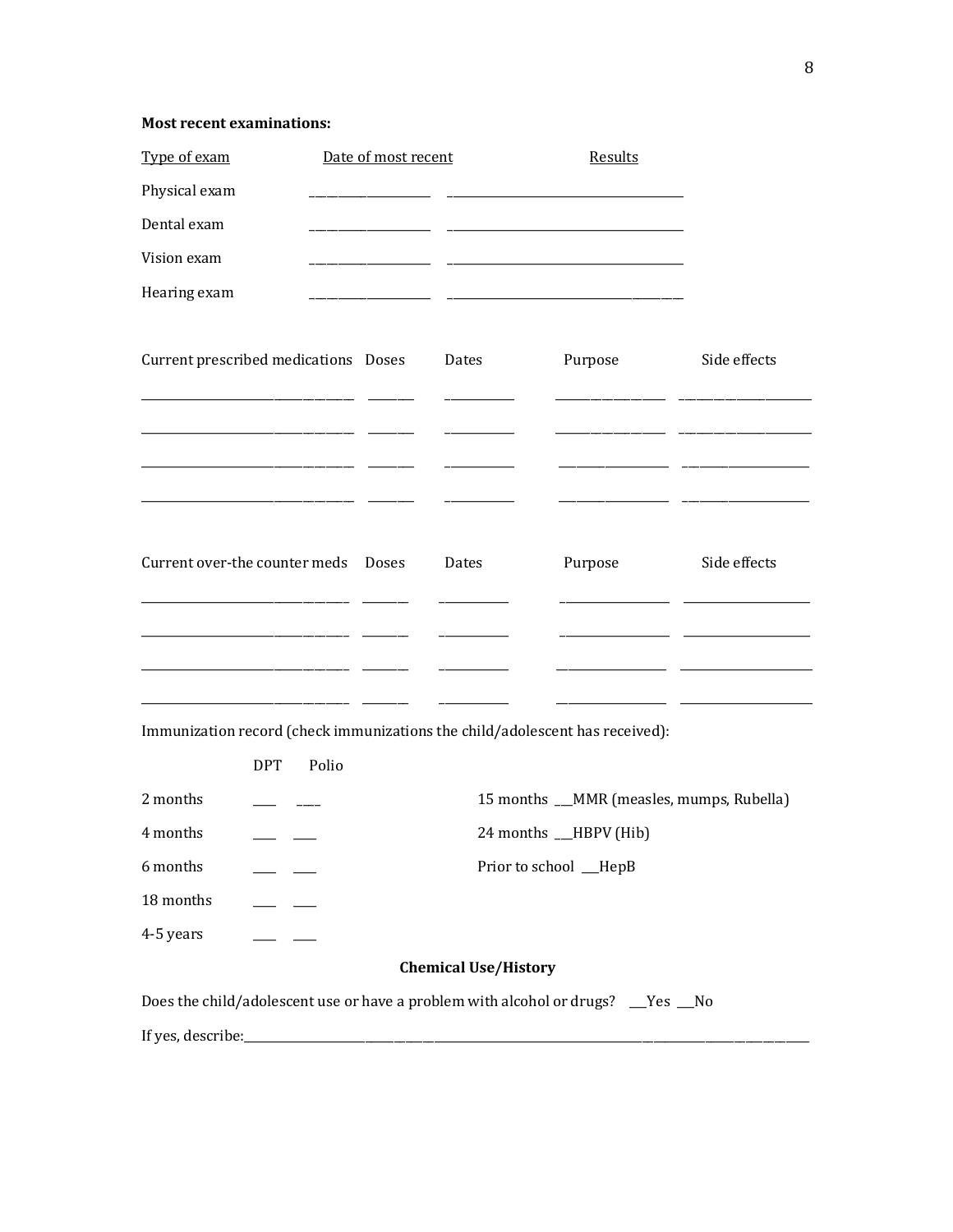# **Counseling/Prior Treatment History**

Information about child/adolescent (past and present):

|                             | <b>Yes</b> | No. | When | Where                                       | Reaction or overall experience |
|-----------------------------|------------|-----|------|---------------------------------------------|--------------------------------|
| Counseling/Psych. Treatment |            |     |      |                                             |                                |
| Suicidal thoughts/attempts  |            |     |      | <u> 1980 - Jan James James Amerikaans (</u> |                                |
| Drug/Alcohol treatment      |            |     |      |                                             |                                |
| Hospitalization             |            |     |      |                                             |                                |

#### **Behavioral/Emotional**

Please check any of the following that are typical for your child:

| _Affectionate        | Enthusiastic            | $M$ essy              | _Sleeping problems      |
|----------------------|-------------------------|-----------------------|-------------------------|
| _Aggressive          | _Excessive masturbation | _Moody                | _Slow moving            |
| _Aggressive          | _Expects failure        | _Nightmares           | $\equiv$ Soiling        |
| _Alcohol problems    | _Fatigue                | _Obedient             | _Speech problems        |
| $_{\text{Im}}$       | Fearful                 | _0ften sick           | __Steals                |
| _Anxiety             | _Frequent injuries      | _Oppositional         | _Stomach aches          |
| _Bedwetting          | Frustrated easily       | _Over active          | _Suicidal threats       |
| __Blinking, jerking  | $\_$ Gambling           | $_0$ Overweight       | _Suicidal attempts      |
| _Bizarre behavior    | _Generous               | _Panic attacks        | _Talks back             |
| _Bullies, threatens  | _Hallucinations         | _Phobias              | $\equiv$ Teeth grinding |
| _Careless, reckless  | _Head banging           | _Poor appetite        | $m$ Thumb sucking       |
| _Chest pains         | _Heart problems         | _Psychiatric problems | _Tics or twitching      |
| $\_$ Clumsy          | _Hopelessness           | $\_\_$ Quarrels       | _Unsafe behaviors       |
| _Confident           | _Hurts animals          | $\_$ Sad              | _Unusual behaviors      |
| _Cooperative         | _Imaginary friends      | $\_\$                 | _Unusual thinking       |
| _Cyber addiction     | _Impulsive              | _Separation anxiety   | _Weight loss            |
| _Defiant             | _Irritable              | _Sets fires           | _Withdrawn              |
| _Depression          | _Lazy                   | _Sexual addictions    | __Worries excessively   |
| _Destructive         | _Learning problems      | __Sexual acting out   | $_$ Other:              |
| _Difficulty speaking | _Lies frequently        | $\_\$                 |                         |
| Dizziness            | Listens to reason       | _Sick often           |                         |
| _Drug dependence     | __Loner                 | _Short attention span |                         |
| Eating disorder      | Low self-esteem         | Shy, timid            |                         |